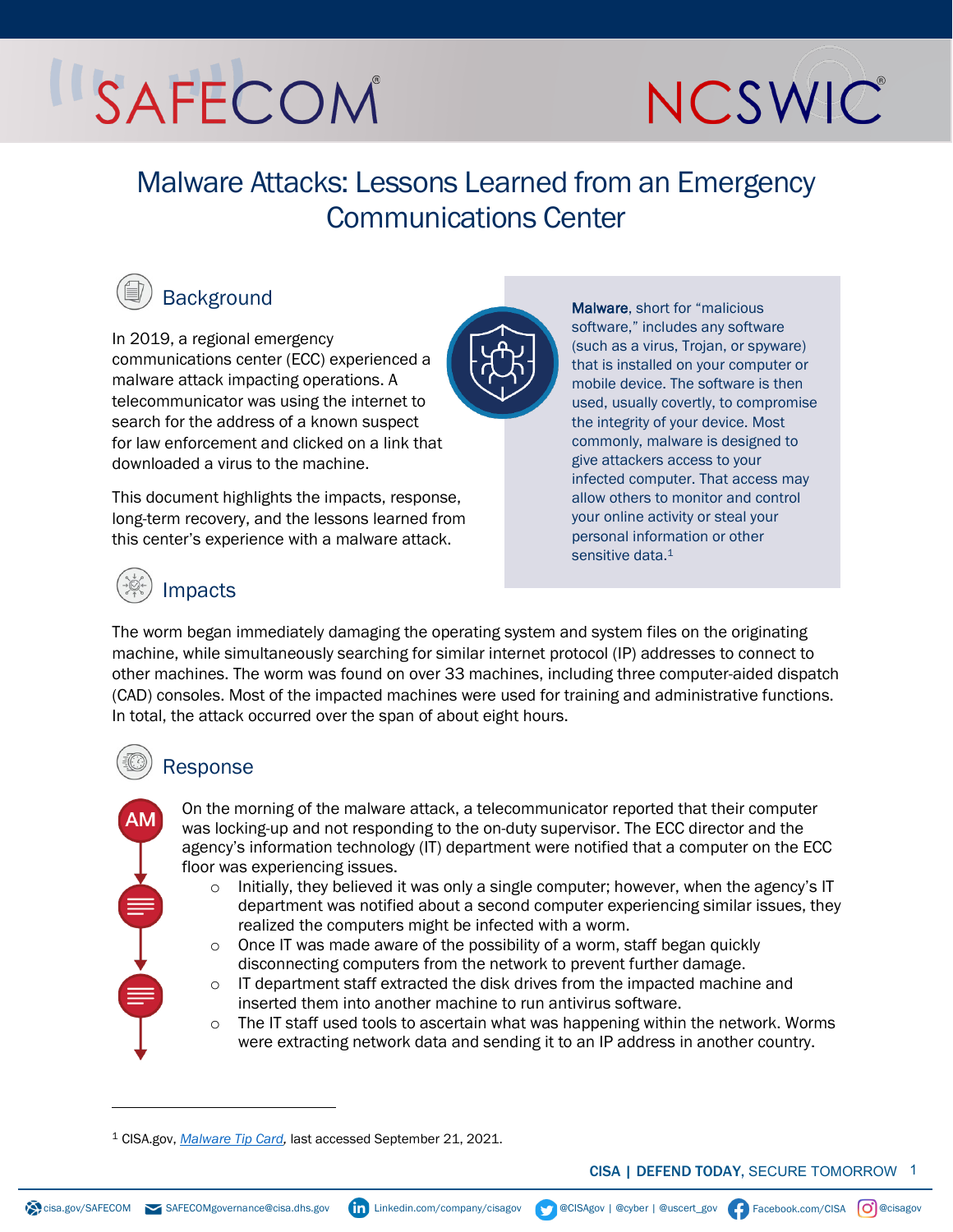# SAFECOM

 $1hr$ 



The ECC attempted to keep the CAD system running; however, within an hour of the attack, they disconnected field personnel because of the remote nature of those operations. ECC staff verbally notified field personnel of the situation and provided regular updates until their computers were safe to use.

 $\circ$  In addition to notifying field personnel, the ECC notified surrounding agencies of the malware attack and provided regular updates on the situation.

### Long-Term Recovery

Due to the damage, each computer had to be completely wiped clean and rebuilt. It took the agency approximately one month to return to pre-event status, with all of the machines in operation. Prior to this event, the ECC performed daily back-ups of their data but did not perform daily back-ups of the operating system. They had to pay their vendors to reinstall all the software after the attack. Thankfully, the ECC has two subnets for their operations. The worm was only able to locate one subnet so the other was ultimately not impacted.

Following the cyberattack, the ECC coordinated with their cybersecurity insurance provider to discuss appropriate coverage. The ECC is currently navigating increased deductibles and considering the liabilities and risks associated with operating an ECC.



#### Ensure operating systems and data are backed-up regularly to assist in a speedy recovery

ECCs/public safety answering points (PSAPs) should frequently back-up their data and operating systems.[2](#page-1-0) Accessible, up-to-date information and systems can improve recovery times by making it easier for agencies to rebuild their systems. Staff should know how to reinstall operating systems from backup data and should have access to a schedule of items to bring back online following an attack.[3](#page-1-1) ECCs/PSAPs should also back-up data and operating systems on a secure secondary drive, stored offline, for further separation. ECCs/PSAPs should periodically test their ability to restore systems from back-ups.

#### Ensure networks are separated and critical operations are on a closed network

ECCs/PSAPs should segment their networks to protect against complete loss of operations during an attack. ECCs/PSAPs should also place machines with internet access on a separate network from critical operations.

#### Educate staff on cyber threats and how to prevent them

Staff are often the first users to notice operating issues or recognize differences in equipment function. ECCs/PSAPs should consider implementing cybersecurity training to help educate staff on cybersecurity threats and best practices to help prevent cyberattacks.

<sup>2</sup> CISA.gov, *[Cyber Essentials Toolkit,](https://www.cisa.gov/sites/default/files/publications/Cyber%20Essentials%20Toolkit%205%2020201015_508.pdf)* last accessed October 19, 2021.

<span id="page-1-1"></span><span id="page-1-0"></span> $3$  Ibid.